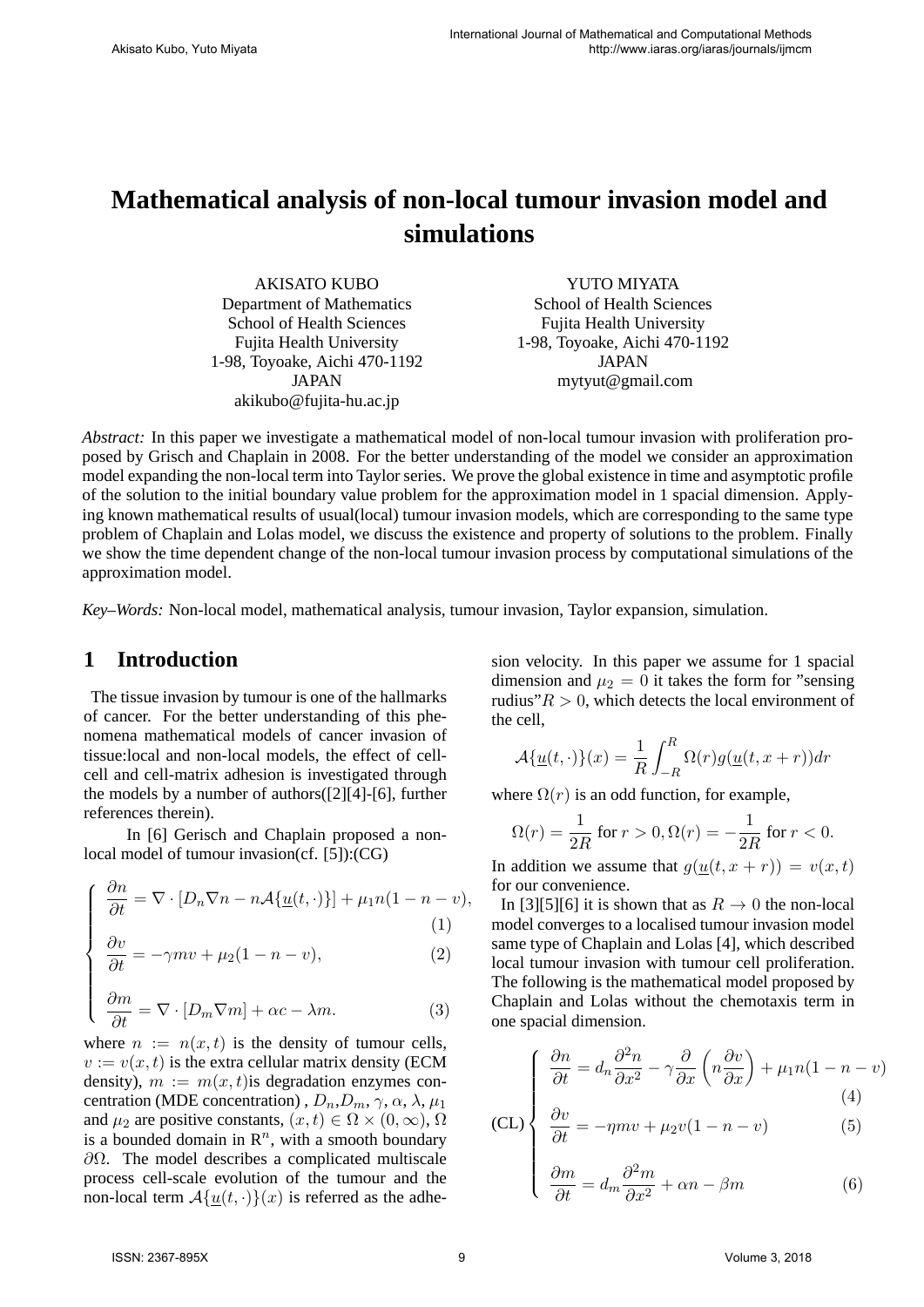where  $d_n$ ,  $\gamma$ ,  $\mu_1$ ,  $\eta$ ,  $\mu_2$ ,  $d_m$ ,  $\alpha$  and  $\beta$  are positive constants. We have the global existence in time and the asymptotic behaviour of solutions to (CL) in [12]- [15].

In this paper we deal with a boundary value problem for all the problem in one spacial dimension satisfying initial data:

 $n(x, 0) = n_0(x), v(x, 0) = v_0(x), m(x, 0) = m_0(x),$ and zero-Neumann condition

$$
\frac{\partial}{\partial \nu}n(x,t) = \frac{\partial}{\partial \nu}v(x,t) = \frac{\partial}{\partial \nu}m(x,t) = 0
$$

on  $\partial\Omega \times (0,\infty)$  where  $\nu$  is a outer unit normal vector.

Tumour invasion models without considering the non-local environment of the cell, for instance [2] [4], base the mathematical model on generic solid tumour growth, which for simplicity they assume is at the avascular stage. While most tumours are asymptomatic at this stage, it is still possible for cells to escape and migrate to the lymph nodes and for the more aggressive tumours to invade.

They assume that the tumour cells produce MDEs which degrades the ECM locally and that the ECM responds by producing endogeneous inhibitors (e.g., TIMPs). The ECM degradation, as well as making space into which tumour cells may move by simple diffusion, results in the production of molecules which are actively attractive to tumour cells (e.g., fibronectin) and which then aid in tumour cell motility. Hence they refer to the movement of tumour cells up a gradient of such molecules as haptotaxis and then choose to consider tumour cell motion to be driven only by random motility and haptotaxis in response to adhesive or attractive gradients created by degradation of the matrix.

Recently Gerisch and Chaplain in [6] proposed a non-local model of tumour incasion for a single cell population to describe a complicated multiscale process of cell-scale evolution of the tumour and the interaction between cell-cell and cell-matrix adhesion. They investigate and explorate the model by computational simulations. Mathematical analysis of the model is given by Chaplain, Lachowicz, et al. [3]. However their result is not applicable to our case because of the restriction of the regularity of the solution. Since in [6] they verify the form of the non-local term by using Taylor expansion of the non-local term, in this paper according to their way we consider an approximation model of (CG) by expanding the nonlocal term into Taylor series and computational simulations of it.

On the other hand, there are many related mathematical models which can be found in the literature describing tumour angiogenesis(cf. [1], [20], [21], [22]). In [20] Levine and Sleeman apply the diffusion equation provided by Othmer and Stevens [21] to obtain the understanding of tumour angiogenesis, which arises in the theory of reinforced random walk. Anderson and Chaplain [1] proposed a model for angiogenesis considered into endothelial tip-cell migration, i.e., the model considered the motion of the cells located at the tips of the growing sprouts. The model has cell migration governed by three factors: diffusion, chemotaxis and haptotaxis.

Also mathematical approaches for tumour growth models are known( see [3] [7]-[19][20][22] and [23]). Levine and Sleeman [20] and Yang, Chen and Liu [23]studied the existence of the time global solution and blow up solutions to a simplified case of Othmer and Stevens type of the model. Kubo et al. [7]-[19] show the time global solvability and asymptotic behavior of the solution to tumour growth models considered in [1][2][4]-[6][20]-[22].

In this paper we deal with an approximation model of nonlocal invasion model (CG), which is considered by using Taylor expansion of the non-local term, and obtain the existence and asymptotic behaviour of solutions of the problem by applying our mathematical results of (CL) to the model and we obtain the understanding of non-local tumour invasion and computational simulations. By computational simulations we see the effect of the Taylor expansion terms on the model as the amplitude of Taylor coefficients changes. Actually visualizing the asymptotic behaviour of solutions of the model, we can observe easily the relationship and change between tumour cells, ECM and MDE, depending on time.

# **2 Approximation model**

### **2.1 Taylor expansion of the non-local term**

In the non-local term we consider Taylor expansion of  $g(\underline{u}(t,x+r))$  at *x*,

$$
g(\underline{u}(t,x+r))dr = \sum_{k=0}^K \frac{r^k}{k!} \frac{d^k}{dx^k} g(\underline{u}(t,x)) + \tilde{g}_K(r)
$$

where  $\tilde{g}_K(r)$  is a remainder term. Then we have

$$
\mathcal{A}\{\underline{u}(t,\cdot)\}(x) = \sum_{k=0}^{K} \frac{d^k}{dx^k} g(\underline{u}) A_k(R) + \tilde{g}_K(r)
$$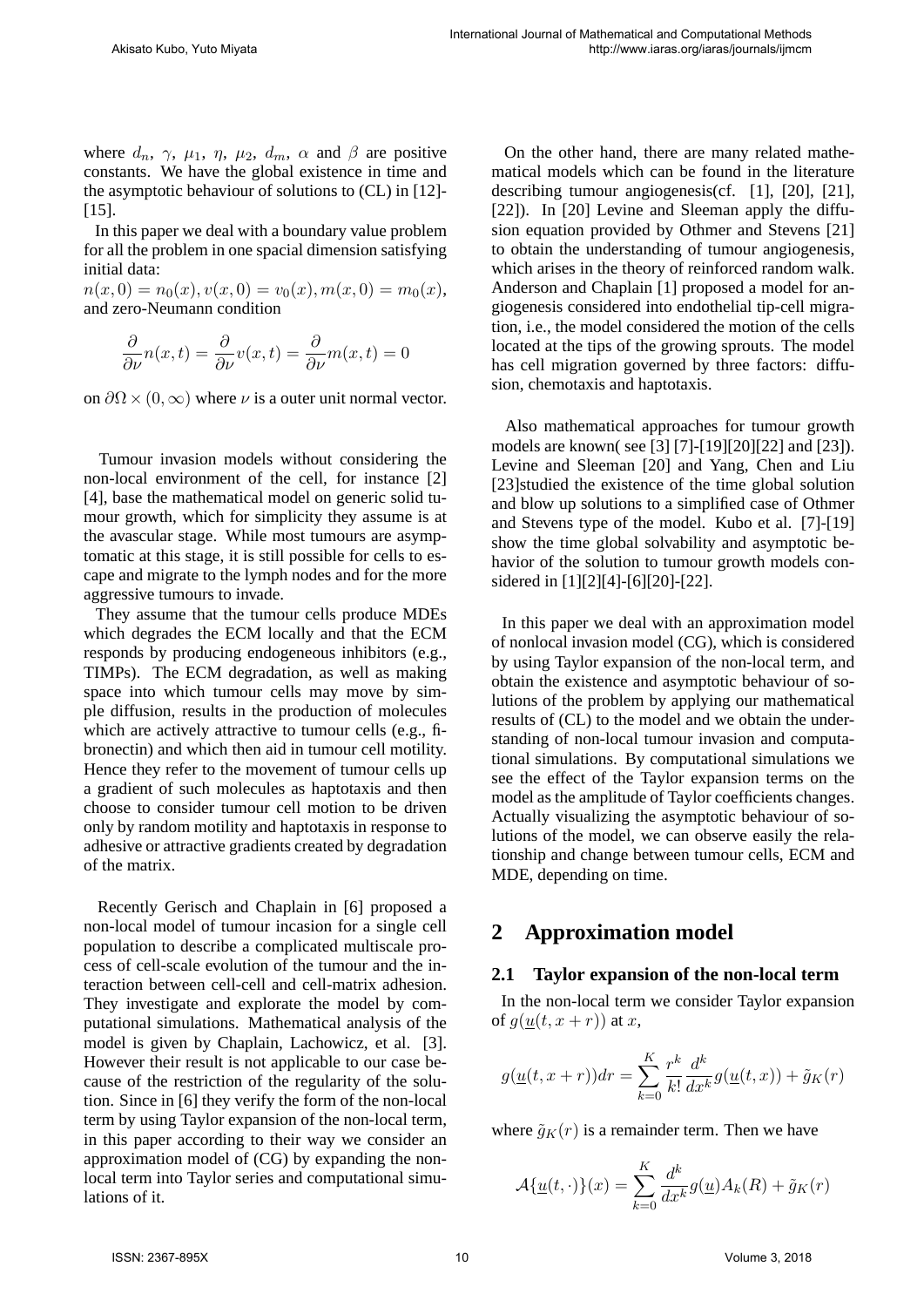where

$$
A_k(R) := \frac{1}{R} \int_{-R}^R \frac{r^k}{k!} \Omega(r) dr.
$$

When *k* is even number considering that  $\Omega(r)$  is an odd function

$$
A_k(R) = \frac{1}{R} p.v. \int_{-R}^{R} \frac{r^k}{k!} \Omega(r) dr = 0
$$

Only the term with the derivatives of odd order are remained in the Taylor series of the non-local term. Therefore the non-local term is expanded into Taylor series as follows,

$$
\mathcal{A}\{\underline{u}(t,\cdot)\}(x) = \sum_{k=0}^{K} A_{2k+1}(R) \frac{d^{2k+1}}{dx^{2k+1}} v + \tilde{g}_{2K+1}(r).
$$

Since  $q(u(t, x + r)) = v(x, t)$ , then we have

$$
A_{2k+1}\frac{\partial^{2k+1}}{\partial x^{2k+1}}g(\underline{u}(t,x)) = A_{2k+1}\frac{\partial^{2k+1}}{\partial x^{2k+1}}v.
$$

Hence in case of  $K = 0$  the model is same as the local tumour invasion model provided by Chaplain and Lolas [4].

In the next subsection we consider an approximation model and in the next section show global existence in time and asymptotic behaviour of solutions of the initial boundary value problem for such models.

#### **2.2 Approximation model of (CG)**

By using Taylor expansion of the non-local term instead of itself we consider an approximation equation of (1) and an approximation problem of (CG) by neglecting the remainder term of Taylor series.

(CG)  
\n
$$
\begin{cases}\n\frac{\partial n}{\partial t} = \nabla \cdot [D_n \nabla n - n \mathcal{A}_K(v)] + \mu_1 n (1 - n - v), \\
\frac{\partial v}{\partial t} = -\gamma m v + \mu_2 (1 - n - v), \\
\frac{\partial m}{\partial t} = \nabla \cdot [D_m \nabla m] + \alpha c - \lambda m.\n\end{cases}
$$
\nwhere  $\mathcal{A}_K(v) = \sum_{k=0}^K A_{2k+1} \frac{\partial^{2k+1}}{\partial x^{2k+1}} v$ .

Since the original non-local term  $A\{u(t, \cdot)\}\)$  is in the integral form, it seems to be difficult to understand the interaction between the term and the invasion phenomena. However in (CG)', since  $A_K(v)$  is in the form of a sum of derivatives of *v*, it enables us to investigate the the effect of the non-local term on the invasion phenomena more clearly.

## **3 Existence theorem**

In [12]-[15] we obtain the global existence in time and the asymptotic behaviour of the solution to (CL).

**Theorem 1 (Existence theorem of (CL))** *For sufficiently smooth initial data*  $\{n_0(x), v_0(x), m_0(x)\}$  *and*  $m \geq [n/2] + 3$ *, assume that*  $\|n_0-1\|_{m+1}^2$  *is sufficiently small, a is large enough, then there are classical solutions of (CL)):*  $\{n(x,t), v(x,t), m(x,t)\}\$  *such that they satisfy the following asymptotic behaviour*

$$
\lim_{t \to \infty} ||n(x, t) - 1||_{m-1} = 0, \ \lim_{t \to \infty} v(x, t) = 0.
$$

By applying the existence theorem of (CL) to (CG)' we obtain existence of solutions to (CG)'. In fact, first we consider the case of  $K = 0$ , (i.e.)

$$
\mathcal{A}_K(u) = A_1 \frac{\partial}{\partial x} v,
$$

then we see that (CG)' coincides with (CL) for  $\mu_2$  = 0. Hence by Theorem 1 we obtain the existence theorem of (CG)'.

In the same way by applying Theorem 1 for  $A_i$  from  $i = 1$  to  $i = K$  we have the global existence in time and the asymptotic behaviour of the solution to (CG)' by taking  $m \geq \lfloor n/2 \rfloor + 3 + 2K$  in the statement of Theorem 1.

Our main result is as follows.

**Theorem 2 (Existence theorem of (CG)')** *For sufficiently smooth initial data*  $\{n_0(x), v_0(x), m_0(x)\}$  *and m* ≥  $[n/2]+3+2K$ *, assume that*  $||n_0-1||^2_{m+1}$  *is sufficiently small, a is large enough, then there are clas*sical solutions of  $(CG)'$ :  $\{n(x,t), v(x,t), m(x,t)\}$ *such that they satisfy the following asymptotic behaviour.*

$$
\lim_{t \to \infty} n(x, t) = 1, \ \lim_{t \to \infty} v(x, t) = 0.
$$

### **4 Computational simulations**

Since we obtain the existence and asymptotic behaviour of the solution in Theorem 2 , it essentially justifies the following numerical experiments by computational simulations. We show the computational simulations of the following problem.

$$
(\text{CG})^{\prime}{}_{4}\begin{cases}\n\frac{\partial n}{\partial t} = D_{1} \frac{\partial^{2} n}{\partial x^{2}} - \frac{\partial}{\partial x} (n \mathcal{A}_{4}(v)) \\
+ \mu_{1} n (1 - n - v), \\
\frac{\partial v}{\partial t} = -\gamma m v + \mu_{2} (1 - n - v), \\
\frac{\partial m}{\partial t} = D_{3} \frac{\partial^{2}}{\partial x^{2}} + \alpha c v - \lambda m.\n\end{cases}
$$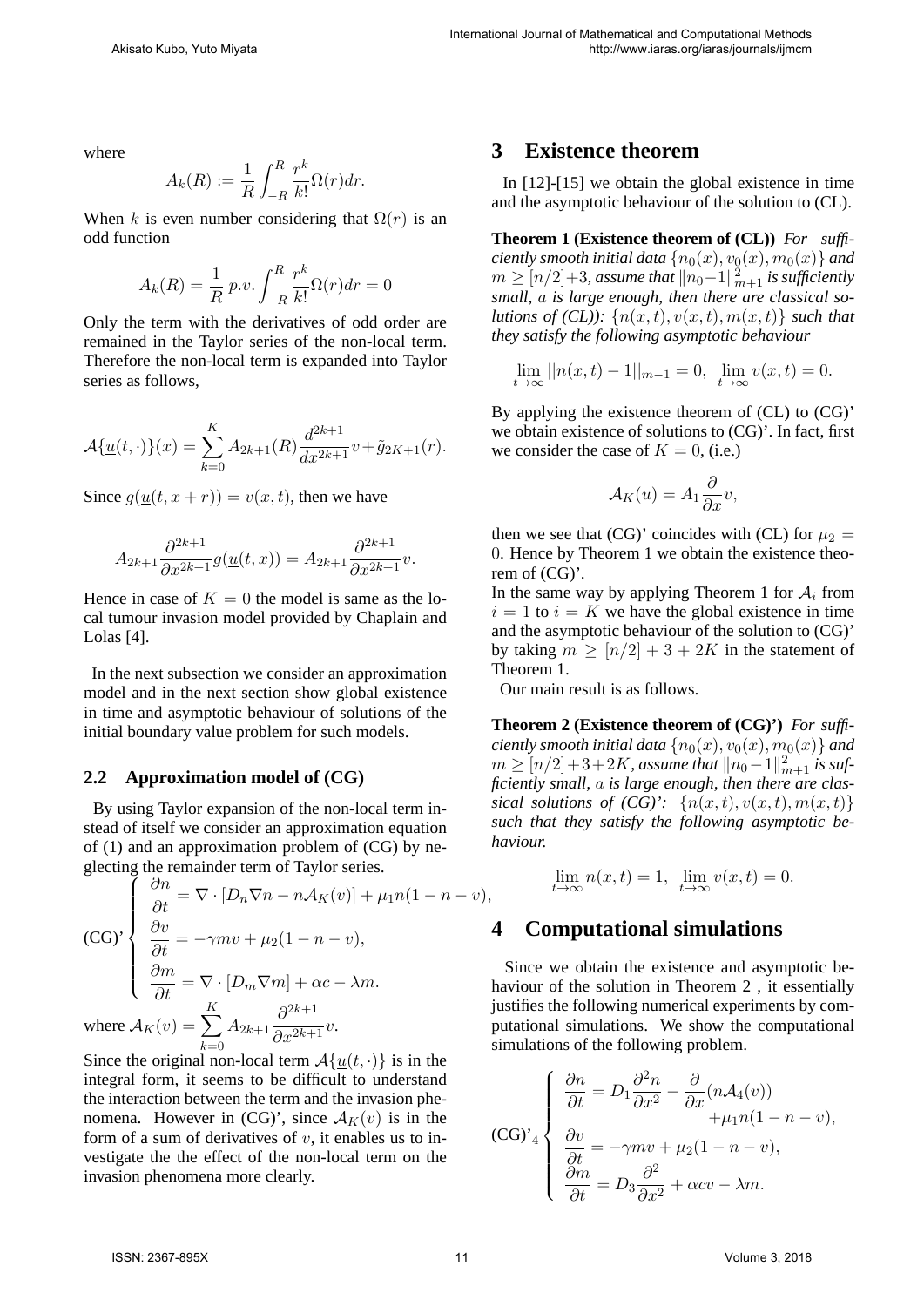In Figure 1 *∼* 5 we show the computational simulations of  $(CG)'_4$  for  $\mathcal{A}_4(u+2v)$  instead of  $\mathcal{A}_4(v)$ , since the result is similar to the case of  $A_4(v)$  but much more stable than it. We observe tumour cell proliferation, migration and interactions between the tumour and the surrounding tissue: tumour cell density (thick line), ECM density (thin line), and MDE concentration (dotline), taking  $A_3 \sim A_9$  from 0 to 10<sup>-1</sup> at  $t =$ 0, 0.35, 0.7, 1.05 and 1.4.









 $A_1 = 0.01 A_3 = 1.67 \times 10^{-5} A_5 = 8.33 \times 10^{-13}$  $A_7 = 1.98 \times 10^{-18}, A_9 = 2.76 \times 10^{-24}$ 

Figure 1: Three components are very stable in the time dependent simulation. Therefore based on the amplitude of  $A_1 \sim A_9$  as above, in the below changing the value of  $A_1 \sim A_9$  appropriately we observe the change of the relationship between tumour cell density and the value of  $A_1 \sim A_9$ .

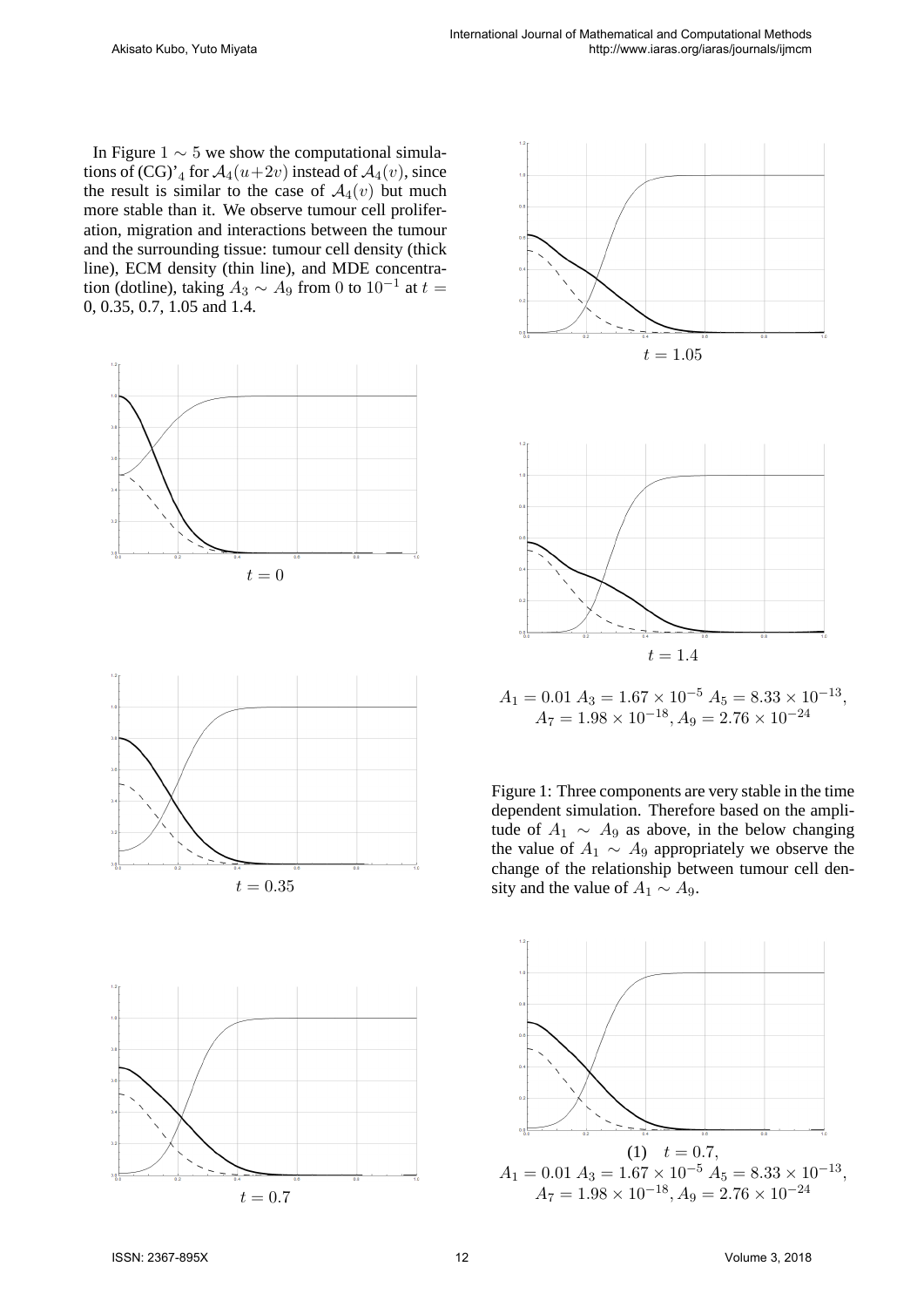

Figure 2: We take  $A_3 = 1.67 \times 10^{-5}$  in (1) and  $1.67 \times 10^{-7}$  in (2). Compared with two figures, it is observed that the amplitude of *A*<sup>3</sup> makes the tumour cell density increase around the boundary of ECM intersecting tumour cell as it increases.



Figure 3: We take  $A_1 = 0.02$  which is more than in Figure 1-(1). Compared with two figures, it is observed that the amplitude of *A*<sup>1</sup> makes the tumour cell density increase around the boundary of ECM intersecting tumour cell as it increases.



Figure 4: We take  $A_1 = 0, 01$  which is same as in Figure 1-(1) again. In this case our model is same as (CL). Compared to Figure 1-(1), it is observed that the amplitude of  $A_3 \sim A_9$  makes the tumour cell density increase around the boundary of ECM intersecting tumour cell as they increase.



 $A_3 = 0$ , other coefficients are same as in Figure  $1-(1)$ .

Figure 5: After  $t = 0.7$  the simulation becomes unstable soon. Instead taking the coefficients

*A*<sup>5</sup> *∼ A*<sup>9</sup> larger as below, the simulation becomes stable again.



# **5 Conclusions**

The non-local model shows that the multiscale proces of tumour invasion into tissue and the complicated interaction between cell-cell and cell-matrix adhesion, as showed in computational simulations in section 4 in a certain region of parameter space. Expanding the non-local term into Taylor series we consider an approximation problem of (CG) and show rigorously the global existence in time and the asymptotic behavior of solutions of it. Our main aim is focused on a better mathematical understanding of the model and it gu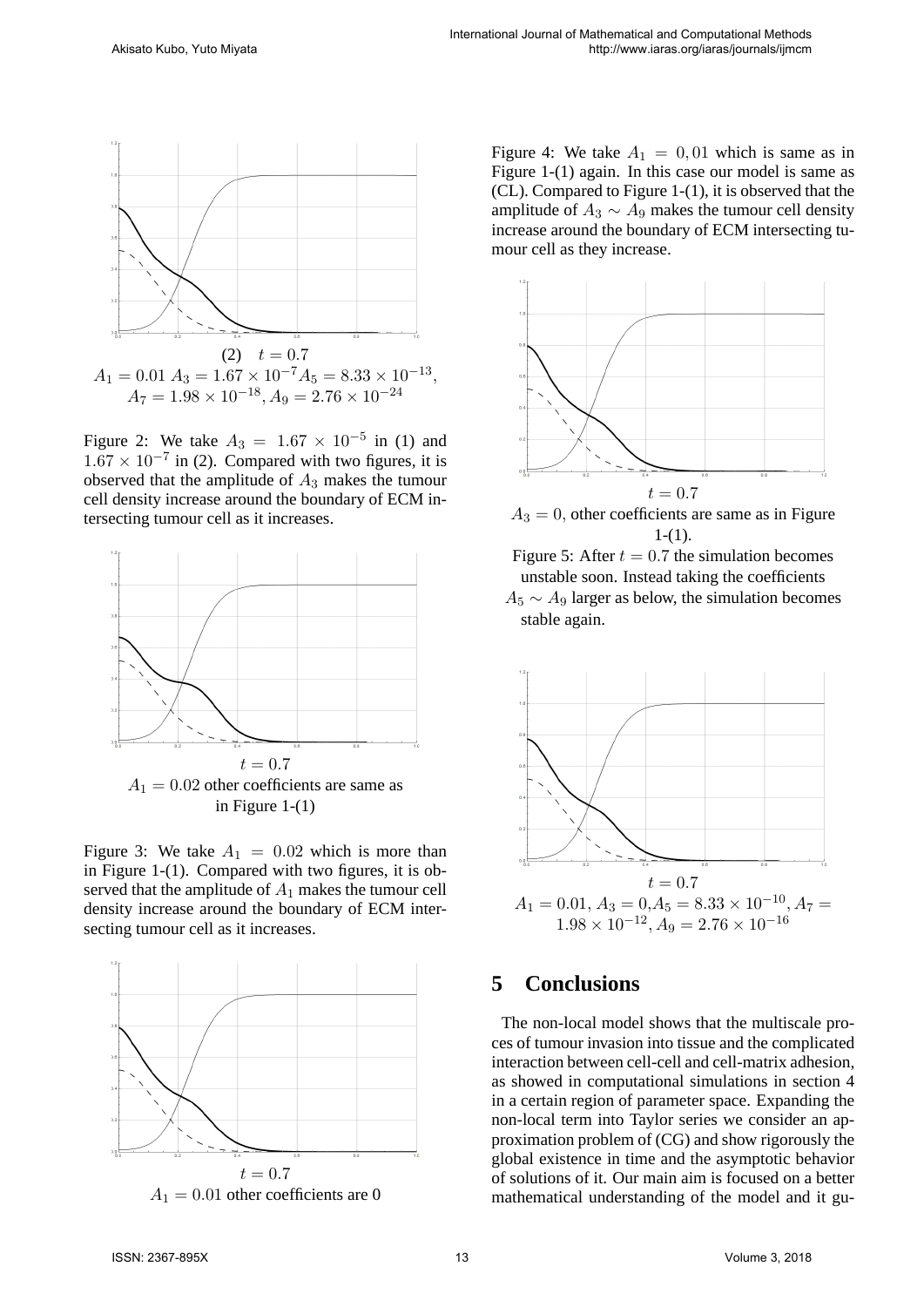rantees the validity of computational simulations that qualitively replicate the complicated morphologies of non-local invasive tumour. Numerical experiments in section 4 imply that as the amplitude of Taylor coefficients increases the density of tumour cell increases around the boundary of ECM intersecting tumour cell, which means that Taylor series of the non-local term work as **dissipation** and **viscosity**. Hence we might respect the non-local term as dissipation term in the tumour invsion. In Taylor coefficients of the non-local term  $A_1$ ,  $A_2$  are crucial for the stability and the behaviour of the tumour cell density in the simulation.

**Acknowledgements:** This work was supported in part by the Grants-in-Aid for Scientific Research (C) 16540176, 19540200, 22540208, 25400148 and 16K05214 from Japan Society for the Promotion of Science.

#### *References:*

- [1] Anderson, A.R.A. and Chaplain, M.A.J., Continuous and discrete mathematical models of tumour-induced angiogenesis, Bull. Math. Biol., Vol.60, Issue.5, 1998, pp.857-899.
- [2] Anderson, A.R.A. and Chaplain, M.A.J., Mathematical modelling of tissue invasion, in Cancer Modelling and Simulation, ed. Luigi Preziosi, Chapman Hall/CRC, 2003, pp.269-297.
- [3] Chaplain, M.A.J., Lachowicz, M., Szymanska, Z. and Wrzosek, D., Mathematical modeling of cancer invasion: the importance of cell-cell adhesion and cell-matrix adhesion, Math. Models Methods Appl. Sci., Vol.21, No.4, 2011, pp.719- 743.
- [4] Chaplain, M.A.J. and Lolas, G., Mathematical modeling of cancer invasion of tissue: Dynamic heterogeneity, Networks and Heterogeneous Media, Vol.1, No.3, 2006, pp.399-439.
- [5] Domschke, P., Trucu, D., Gerisch, A. and Chaplain, M.A.J., Mathematical modelling of cancer invasion: Implications of cell adhesion variability for tumour infiltrative growth patterns, Journal of Theoretical Biology, 361, 2014, pp.41-60.
- [6] Gerisch, A. and Chaplain, M.A.J., Mathematical modeling of cancer cell invasion of tissue: local and non-local models and the effect of adhesion, J. Theor. Biol., 250, 2008, pp.684-704.
- [7] Kubo, A., A mathematical approach to Othmer-Stevens model, Wseas Transactions on Biology and Biomedicine, Issue. 1(2), 2005, pp.45-50.
- [8] Kubo, A., Qualitative Characterization of Mathematical Models of Tumour Induced Angiogenesis, Wseas Trans. on Biology and Biomedicine, Issue. 7(3), 2006, pp.546-552.
- [9] Kubo, A., Mathematical analysis of some models of tumour Growth and simulations, WSEAS Transactions on Biology and Biomedicine, 2010, pp.31-40.
- [10] Kubo, A., Mathematical Analysis of a model of Tumour Invasion and Simulations, International Journal of Mathematical Models and Methods in Applied Science, Vol.4, Issue.3, 2010, pp.187- 194.
- [11] Kubo, A., Nonlinear evolution equations associated with mathematical models, Discrete and Continous Dynamical Systems, supplement 2011, 2011, pp.881-890.
- [12] Kubo, A. and Hoshino, H., Nonlinear evolution equation with strong dissipation and proliferation, Current Trends in Analysis and its Applications, Birkhauser, Springer, 2015, pp.233-241.
- [13] Kubo, A. and Hoshino, H and Kimura K., Global existence and asymptotic behaviour of solutions for nonlinear evolution equations related to tumour invasion, Dynamical Systems, Differential Equations and Applications, AIMS Proceedings, pp.733-744, 2015.
- [14] Kubo, A., Kimura K., Mathematical Analysis of Tumour Invasion with Proliferation Model and Simulations, WSEAS Transaction on Biology and Biomedicine, Vol.1, 2014, pp.165-173.
- [15] Kubo, A., Miyata, Y., Kobayashi, H., Hoshino, H. and Hayashi, N., Nonlinear evolution equations and its application to a tumour invasion model, Advances in Pure Mathematics, 6(12), 2016, pp.878-893.
- [16] Kubo, A., Saito, N., Suzuki, T. and Hoshino, H., Mathematical models of tumour angiogenesis and simulations, Theory of Bio-Mathematics and Its Application., in RIMS Kokyuroku, Vol.1499, 2006, pp.135-146.
- [17] Kubo, A. and Suzuki, T., Asymptotic behavior of the solution to a parabolic ODE system modeling tumour growth, Differential and Integral Equations., Vol.17, No.7-8, 2004, pp.721-736.
- [18] Kubo, A., Suzuki, T. and Hoshino, H., Asymptotic behavior of the solution to a parabolic ODE system, Mathematical Sciences and Applications, Vol. 22, 2005, pp.121-135.
- [19] Kubo, A. and Suzuki, T., Mathematical models of tumour angiogenesis, Journal of Computational and Applied Mathematics, Vol. 204, Issue.1, 2007, pp.48-55.
- [20] Levine, H.A. and Sleeman, B.D., A system of reaction and diffusion equations arising in the theory of reinforced random walks, SIAM J. Appl. math., Vol.57, No.3, 1997, pp.683-730.